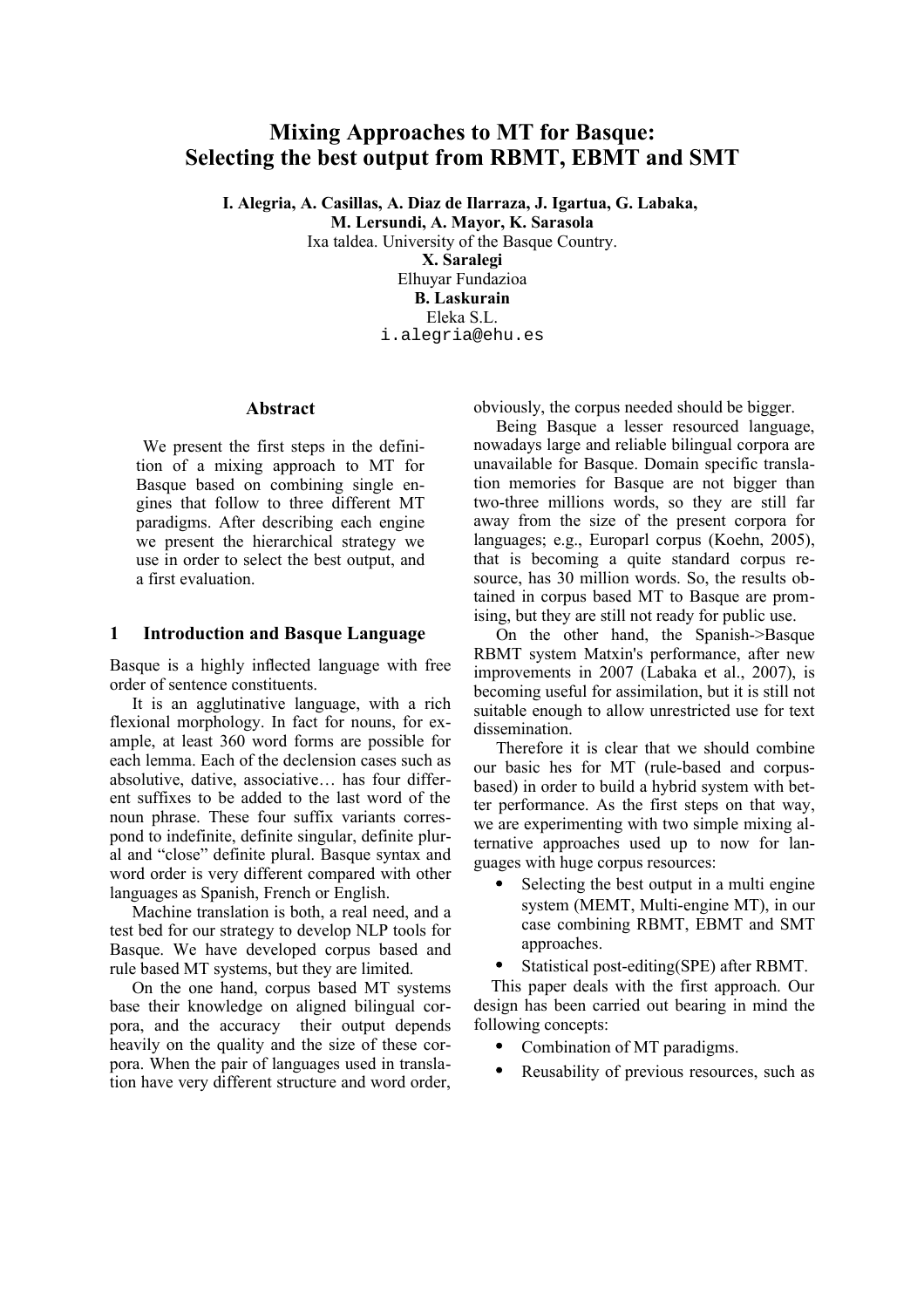translation memories, lexical resources, morphology of Basque and others.

- Standardization and collaboration: using a more general framework in collaboration with other groups working in NLP.
- Open-source: this means that anyone having the necessary computational and linguistic skills will be able to adapt or enhance it to produce a new MT system,

Due to the real necessity for translation in our environment the involved languages would be Basque, Spanish, French and English.

The first strategy we are testing when we want to build a MT engine for a domain, is translating each sentence using each of our three single engines (rule-based, example-based and statistical) and then choosing the best translation among them (see section 4).

In section 2 we present the corpus that we will use in our experiments, while in section 3 we explain the single engines built up for Basque MT following the three traditional paradigms: rulebased, example-based and statistical. In section 4, we report on our experiment to combine those three single engines. We finish this paper with some conclusions.

## **2 The corpus**

Our aim was to improve the precision of the MT system trying to translate texts from a domain. We were interested in a kind of domain where a formal and quite controlled language would be used and where any public organization or private company would be interested in.

Finally the domain related to *labor agreements* was selected. The Basque Institute of Public Administration  $(IVAP<sup>1</sup>)$  $(IVAP<sup>1</sup>)$  $(IVAP<sup>1</sup>)$  collaborated with us in this selection, by examining some possible domains, parallel corpora available and their translation needs. The Labor Agreements Corpus is a bilingual parallel corpus (Basque and Spanish) with 585,785 words for Basque and 839,003 for Spanish. We automatically aligned it at sentence level and then manual revision was performed.

As said before, our goal is to combine different MT approaches: Rule-Based (RBMT), Example Based (EBMT) and Statistical (SMT). Once we had the corpus, we split it in three for SMT (training, development and test corpus) and in two for EBMT (development and test corpus).

To build the test corpus the full text of several labor agreements was randomly chosen. We chose full texts because we wanted to ensure that several significant but short elements as the header or the footer of those agreements would be represented, and because it is important to measure the coverage and precision we get when translating the whole text in one agreement document and not only some sentences of parts of it. System developers are not allowed to see the test corpus.

In SMT we use the training corpus to learn the models (translation and language model); the development corpus to tune the parameters; and the test corpus to evaluate the system.

In RBMT and EBMT there are not parameters to optimize, and so, we consider only two corpora: one for the development (joining the training and development ones) and one for the test.

The size of each subset is shown in Table 1  $(eu= Basque, es = Spanish).$ 

|             |    | Doc | Sentences | Words   |
|-------------|----|-----|-----------|---------|
| Training    | es | 81  | 51,740    | 839.393 |
|             | eu | 81  |           | 585,361 |
| Development | es |     | 2,366     | 41,508  |
|             | eu |     |           | 28,189  |
| Test        | es | 5   | 1,945     | 39,350  |
|             | eu |     |           | 27,214  |

Table 1. Labor Agreements Corpus

## **3 Single MT engines for Basque**

In this section we present three single engines for Spanish-Basque translation following the three traditional paradigms: rulebased, example-based and statistical. The first one has been adapted to the domain corpus, and the other two engines have been trained with it.

#### **3.1 The rule-based approach**

In this subsection we present the main architecture of an open source MT engine, named *Matxin* (Alegria et al., 2007), the first implementation of which translates from Spanish into Basque using the traditional transfer model and based on shallow and dependency parsing. Later on, in a second step, we have specialized it to the domain.

<span id="page-1-0"></span><sup>1</sup> http://www.ivap.euskadi.net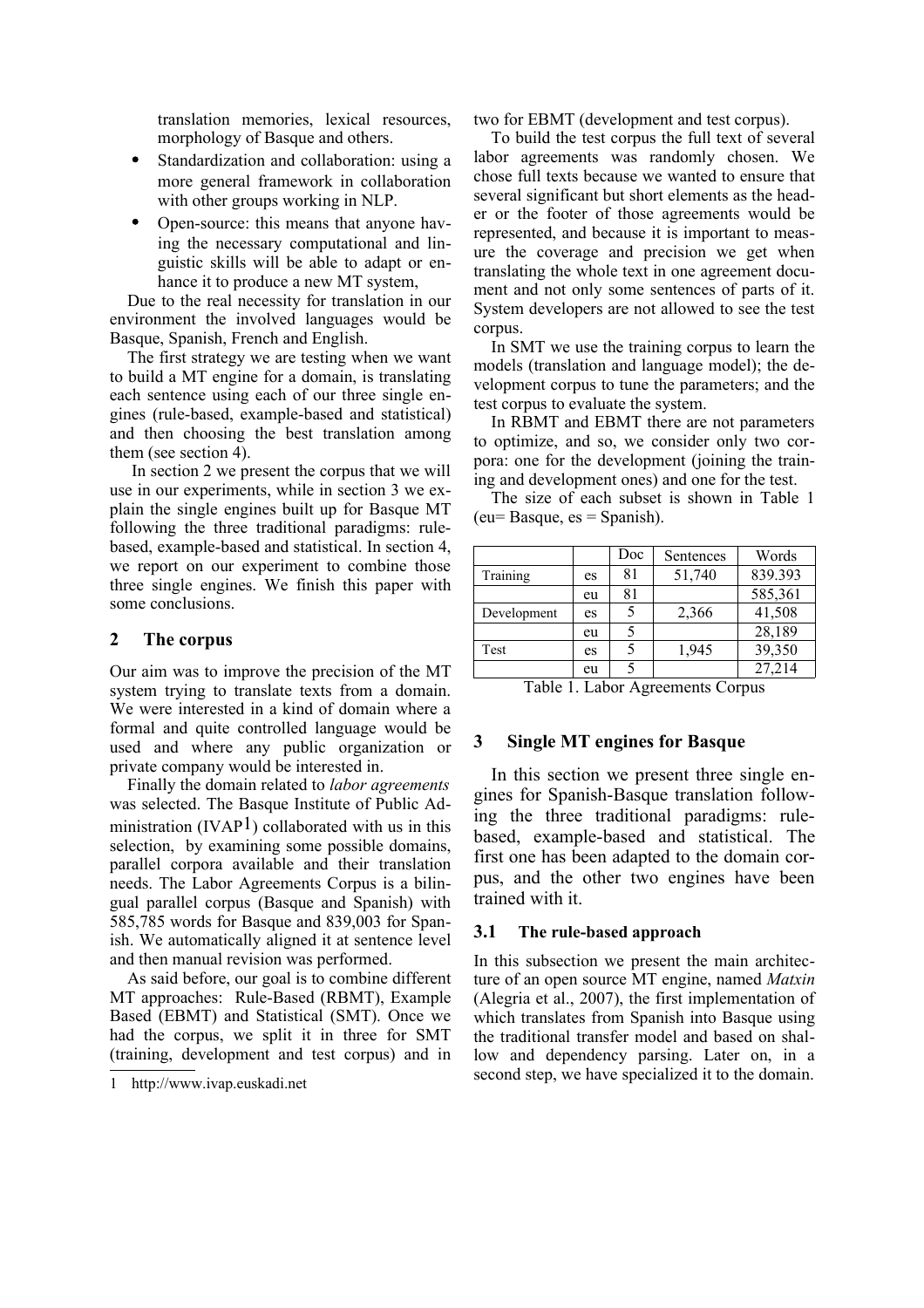The design and the programs of Matxin system are independent from the pair of languages, so the software can be used for other projects in MT. Depending on the languages included in the adaptation, it will be necessary to add, reorder and change some modules, but this will not be difficult because a unique XML format is used for the communication among all the modules.

The project has been integrated in the *Open-Trad[2](#page-2-0)* initiative, a government-funded project shared among different universities and small companies, which include MT engines for translation among the main languages in Spain. The main objective of this initiative is the construction of an open, reusable and interoperable framework.

In the *OpenTrad* project, two different but coordinated architectures have been carried out:

- A shallow-transfer based MT engine for similar languages (Spanish, Catalan and Galician).
- A deeper-transfer based MT engine for the Spanish-Basque and English-Basque pair. It is named *Matxin* and it is stored in *matxin.sourceforge.net.* It is an extension of previous work in IXA group.

In the second engine, following the strategy of reusing resources, another open source engine, *FreeLing* (Carreras et al., 2004)*,* was used for analysis.

The transfer module is divided into three phases dealing at the level of the three main objects in the translation process: words or nodes, chunks or phrases, and sentences.

- First, lexical transfer is carried out using a bilingual dictionary compiled into a finitestate transducer.
- Then, structural transfer at sentence level is applied, some information is transferred from some chunks to others, and some chunks may disappear. For example, in the Spanish-Basque transfer, person and number information of the object and the type of subordination are imported from other chunks to the chunk corresponding to the verb chain.
- Finally the structural transfer at chunk level is carried out. This process can be

quite simple (e.g. noun chains between Spanish and Basque) or more complex (e.g. verb chains between these same languages).

The XML file coming from the transfer module is passed on the generation module.

- In the first step, syntactic generation is performed in order to decide the order of chunks in the sentence and the order of words in the chunks. Several grammars are used for this purpose.
- Morphological generation is carried out in the last step. In the generation of Basque, the main inflection is added to the last word in the phrase (in Basque, the declension case, the article and other features are added to the whole noun phrase at the end of the last word), but in verb chains other words need morphological generation. A previous morphological analyzer/generator for Basque (Alegria et al., 1996) has been adapted and transformed to the format used in *Apertium*.

|                           | <b>BLEU</b> | Edit-distance<br><b>TER</b> |
|---------------------------|-------------|-----------------------------|
| Corpus1<br>(newspapers)   | 9.30        | 40.41                       |
| Corpus2<br>(web magazine) | 6.31        | 43.60                       |

Table 2. Evaluation for the RBMT system

The results for the Spanish-Basque system using *FreeLing* and *Matxin* are promising. The quantitative evaluation uses the open source evaluation tool IQMT and figures are given using Bleu and NIST measures (Giménez et al., 2005). An additional user based evaluation has been carried out too, using Translation Error Rate (Snover, 2006). The results using two corpora without very long sentences are shown in Table 2 (Mayor, 2007).

We have to interpret the results having in mind that the development of this RBMT system was based on texts of newspapers.

#### **Adaptation to the domain**

The adaptation to the domain has been out in three main ways:

<span id="page-2-0"></span><sup>2</sup> www.opentrad.org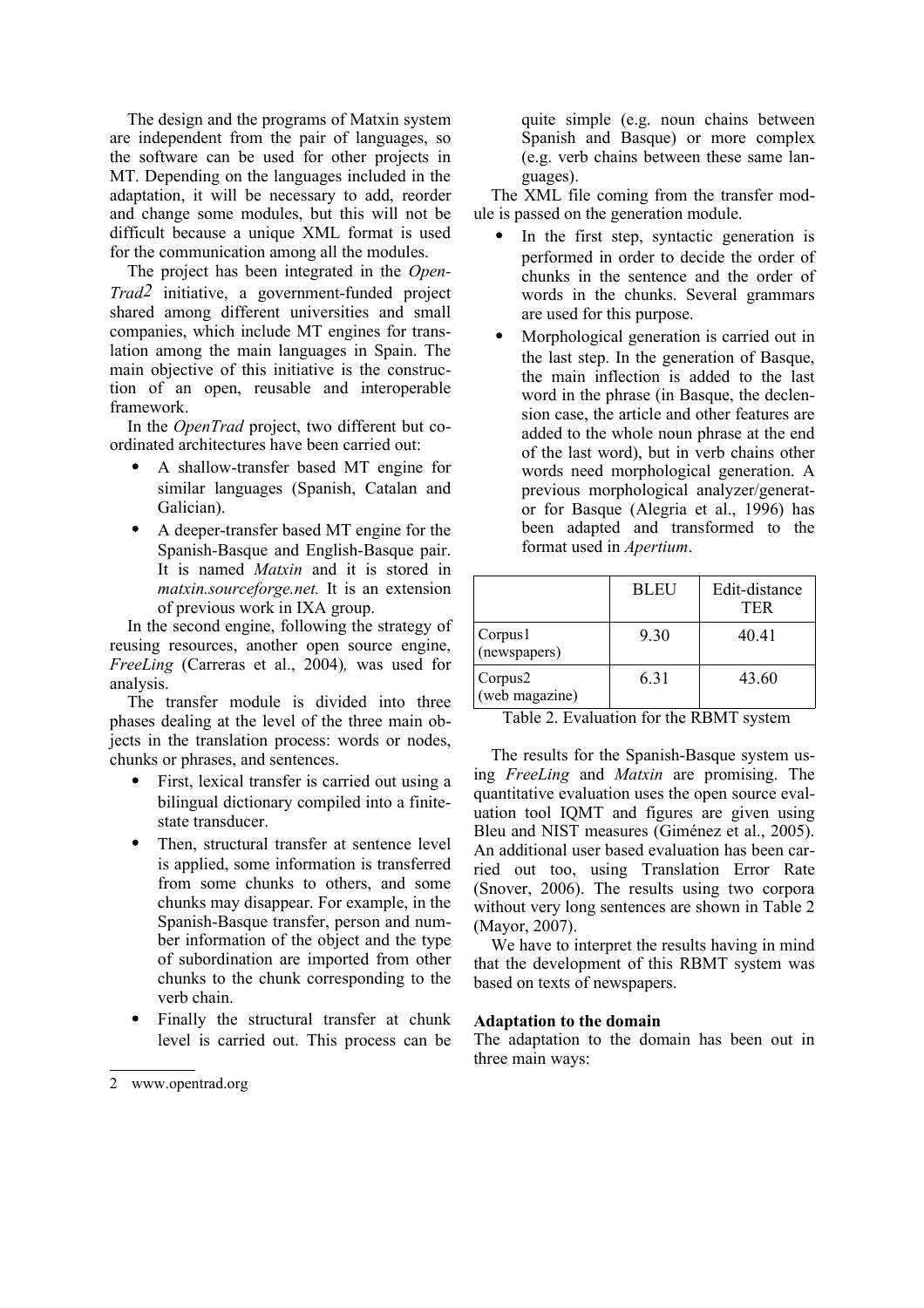- Terminology. Semiautomatic extraction of terminology using Elexbi, a bilingual terminology extractor for noun phrases (Alegria et al., 2006). Additionally, an automatic format conversion to the monolingual and bilingual lexicons is carried out for the selected terms. More than 1,600 terms were extracted from the development corpus, manually examined, and near to 807 were selected to be included in the domain adapted lexicon.
- Lexical selection. Matxin does not face the lexical selection problem for lexical units (Matxin only does it for the preposition-suffix translation); just the first translation in the dictionary is always selected (the other possible lexical translations are stored for the post-edition). For the domain adaptation, a new order for the possible translations has been calculated in the dictionary, based on the parallel corpus and using GIZA++.
- Resolution of format and typographical variants which are found frequently in the administrative domain.

After this improvements this engine is ready to process the sentences from this domain.

## **3.2 The example-based approach**

In this subsection we explain how we automatically extract translation patterns from the bilingual parallel corpus and how we exploit it in a simple way.

Translation patterns are generalizations of sentences that are translations of each other in that various sequences of one or more words are replaced by variables (McTait, 1999).

Starting from the aligned corpus we carry out two steps to automatically extract translation patterns.

First, we detect some concrete units (entities mainly) in the aligned sentences and then we replace these units by variables. Due to the morphosyntactic differences between Spanish and Basque, it was necessary to execute particular algorithms for each language in the detection process of the units. We have developed algorithms to determine the boundaries of dates, numbers, named entities, abbreviations and enumerations.

After detecting the units, they must be aligned, to relate the Spanish and Basque units of the same type that have the same meaning. While in the case of numbers, abbreviations and enumerations the alignment is almost trivial, in the case of named entities, the alignment algorithm is more complex. It is explained in more detail in (Martinez et al., 1998). Finally, to align the dates, we use their canonical form.

Table 3 shows an example of how a translation pattern is extracted.

Once we have extracted automatically all the possible translation patterns from the training set, we store them in a hash table and we can use them in the translation process. When we want to translate a source sentence, we just have to check if that sentence matches any translation pattern in the hash table. If the source sentence matches a sentence of the hash table that has not any variable, the translation process will immediately return its translation. Otherwise, if the source sentence does not exactly match any sentence in the hash table, the translation process will try to generalize that sentence and will check again in the hash if it finds a generalized template. To generalize the source sentence, the translation process will apply the same detection algorithms used in the extraction process.

In a preliminary experiment using a training corpus of 54.106 sentence pairs we have extracted automatically 7.599 translation patterns at sentence level.

| Aligned<br>sentences                                     | Aligned sentences<br>with generalized units                                                                                                                        | <b>Translation</b><br>pattern   |
|----------------------------------------------------------|--------------------------------------------------------------------------------------------------------------------------------------------------------------------|---------------------------------|
| En Vitoria-<br>Gasteiz, a 22<br>de Diciembre<br>de 2003. | $En \leq rs$ type=loc> Vitoria-<br>Gasteiz $\langle$ rs><br>$a \leq$ date<br>date=22/12/2003> 22 de<br>Diciembre de<br>$2003 \leq /\text{date}$                    | $En \leq rs1$<br>$a \leq data1$ |
| Vitoria-<br>Gasteiz.<br>$2003k$ o<br>Abenduaren<br>22.   | <rs type="loc"> Vitoria-<br/>Gasteiz <math>\langle</math>rs&gt;<br/>, <date date="22/12/2003"><br/>2003ko Abenduaren<br/><math>22&lt;</math>/date&gt;.</date></rs> | $<$ rs 1>,<br>$<$ date $1>$ .   |

Table 3. Pattern extraction process

These translation patterns cover 35.450 sentence pairs of the training corpus. We also think that an aligned pair of sentences can be a transla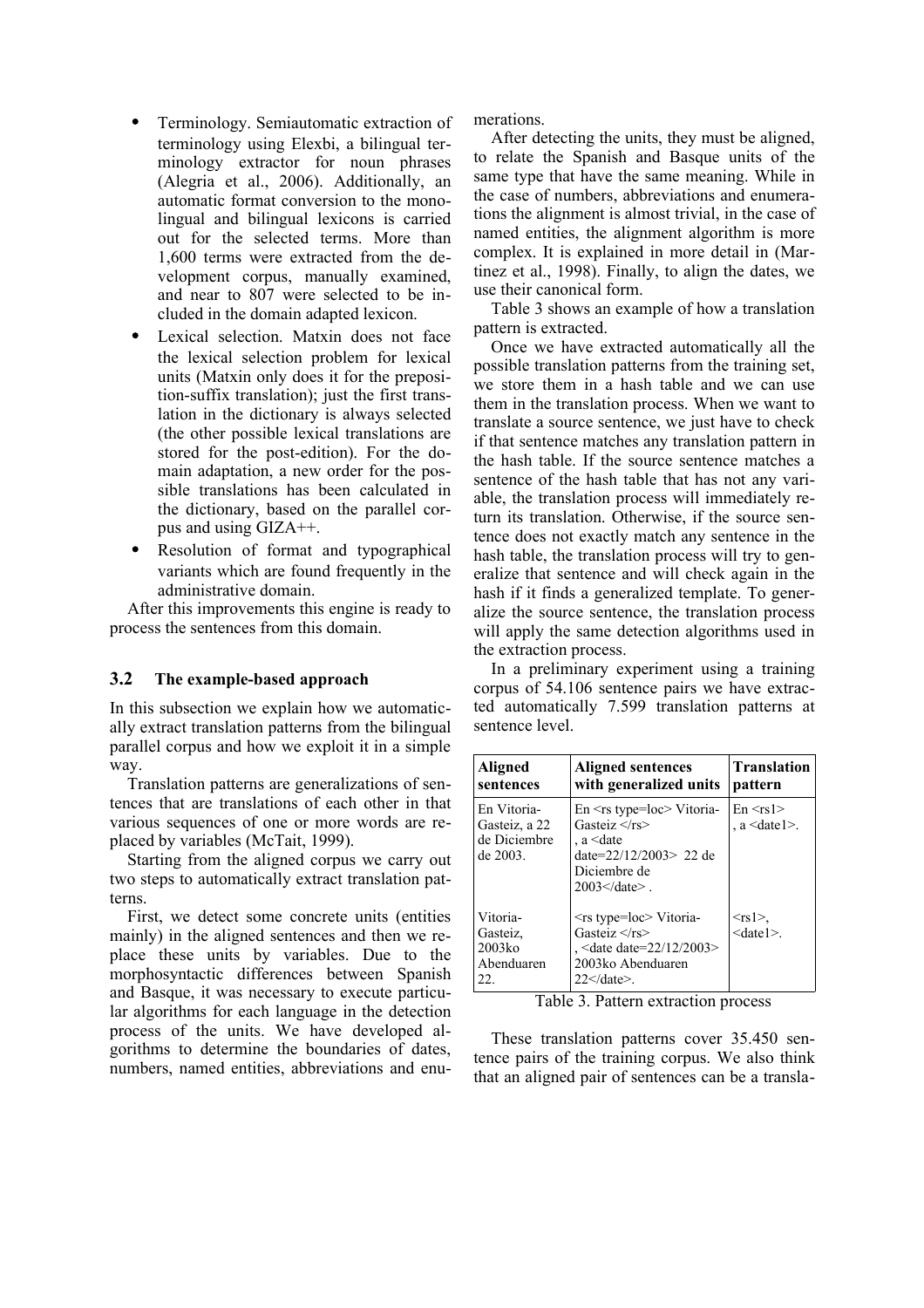tion pattern if it does not have any generalized unit but it appears at least twice in the training set.

As this example based system has a very high precision but quite low coverage (see Table 6 and Table 7), it is very interesting to combine with the other engines specially in this kind of domain where a formal and quite controlled language is used.

## **3.3 The SMT approach**

The corpus-based approach has been carried out in collaboration with the National Center for Language Technology in Dublin.

The system exploits SMT technology to extract a dataset of aligned chunks. We have conducted Basque to English (Stroppa et al., 2006) and Spanish to Basque (Labaka et al., 2007) translation experiments, based on a quite large corpus (270,000 sentence pairs for English and 50,000 for Spanish).

 Freely available tools are used to develop the SMT systems:

- GIZA<sup>++</sup> toolkit (Och and H. Ney, 2003) is used for training the word/morpheme alignment.
- SRILM toolkit (Stolcke, 2002) is used for building the language model.
- Moses Decoder (Koehn et al., 2007) is used for translating the sentences.

Due to the morphological richness of Basque, in translation from Spanish to Basque some Spanish words, like prepositions or articles, correspond to Basque , and, in case of ellipsis, more than one of those suffixes can be added to the same word. In order to deal with this features a morpheme-based SMT system has been built.

Adapting the SMT system to work at morpheme level consists on training the basic SMT on the segmented text. The system trained on these data will generate a sequence of morphemes as output. In order to obtain the final Basque text, we have to generate words from those morphemes.

To obtain the segmented text, Basque texts are previously analyzed using *Eustagger* (Aduriz and Díaz de Ilarraza, 2003). After this process, each word is replaced with the corresponding lemma followed by a list of morphological tags. The segmentation is based on the strategy proposed on (Agirre et al., 2006).

Both systems (the conventional SMT system and the morpheme based), were optimized decoding parameters using a Minimum Error Rate Training. The metric used to carry out the optimization is BLEU.

The evaluation results in a quite general domain (for the same type of texts) are in Table 4.

|                        | <b>BLEU</b> | <b>NIST</b> | <b>WER</b> | <b>PER</b> |
|------------------------|-------------|-------------|------------|------------|
| <b>SMT</b>             | 9.51        | 3.73        | 83.94      | 66.09      |
| morpheme-<br>based SMT | 8.98        | 3.87        | 80.18      | 63.88      |

Table 4. Evaluation for SMT systems

Details about the system and its evaluation can be consulted in (Díaz de Ilarraza et al., 2008).

## **4 Combining the approaches and evaluation**

van Zaanen and Somers (2005) and Matusov et al. (2006) review a set of references about MEMT (Multi-engine MT) including the first attempt by Frederking and Nirenburg (1994), Macherey and Och (2007)

All those papers reach the same conclusion: combining the outputs results in a better translation.

Most of the approaches generate a new consensus translation using different language models. They have to train the system on those language models. Some of the approaches require confidence scores for each of the outputs. This approach is being used in several works (Macheret&Och, 2007; Sim et al., 2007), and some of them are used inside the GALE research program.

## **MEMT for Basque**

Bearing in mind that huge parallel corpora for Basque are not available we decided to combine the different methods in a domain where translation memories were available.

Because confidence scores are not still available for the RBMT engine, we decided, for a first attempt, to combine the three approaches in a very simple hierarchical way: processing each sentence by the three engines (RBMT, EBMT and SMT) and then trying to choose the best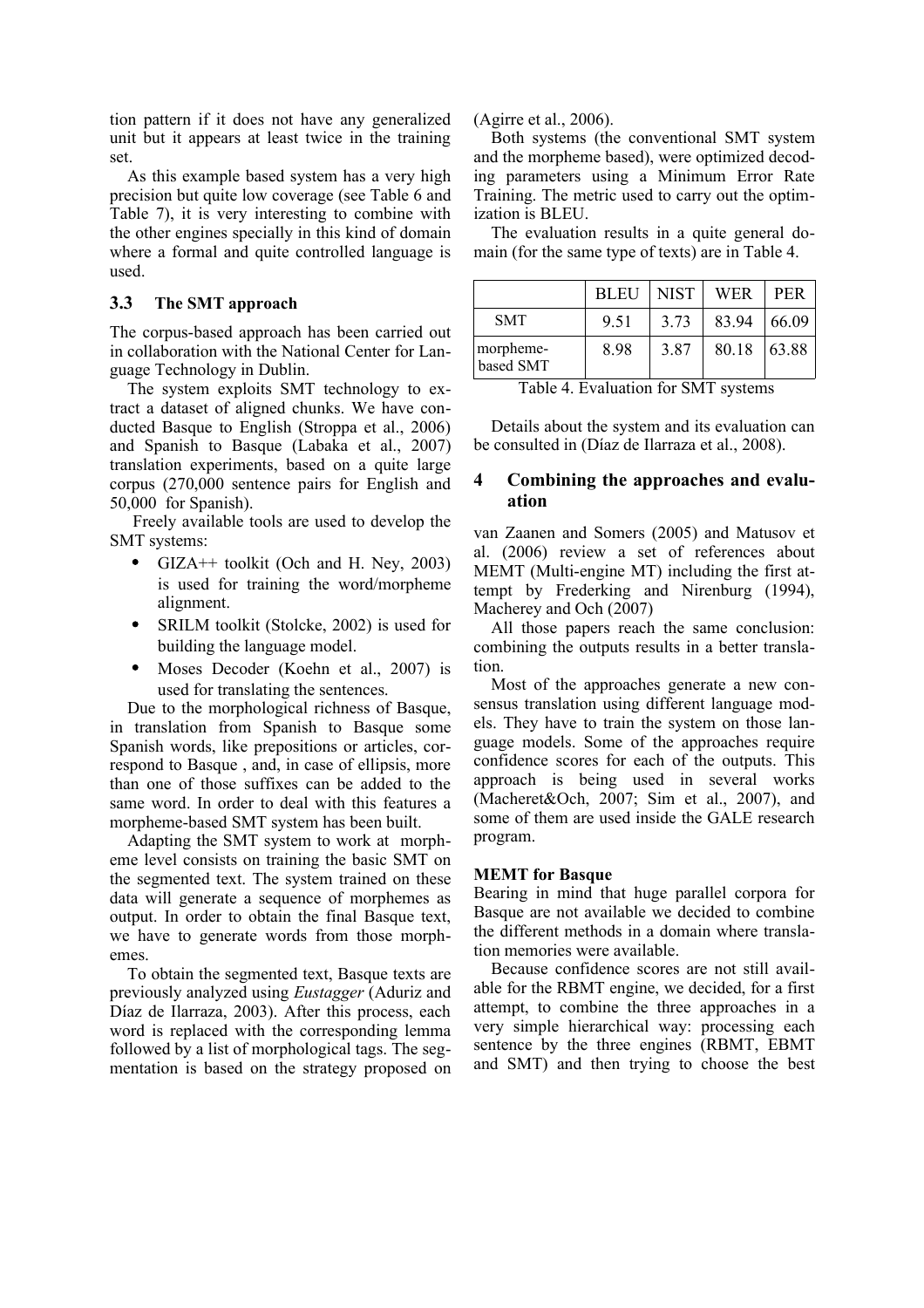translation among them.

In a first step the text is divided into sentences, then each sentence is processed using each engine (parallel processing is possible). Finally one of the translations is selected.

In order to make this selection the facts we can deal with are the followings:

- Precision for the EBMT approach is very high, but its coverage low.
- The SMT engine gives a confidence score.
- RBMT translations are more adequate for human postedition than those of the SMT engine, but SMT gets better scores when BLEU and NIST are used with only one reference (Labaka et al., 2007).

|                        | <b>BLEU</b><br><b>RBMT</b> | <b>BLEU</b><br><b>SMT</b> | <b>HTER</b><br><b>RBMT</b> | <b>HTER</b><br><b>SMT</b> |
|------------------------|----------------------------|---------------------------|----------------------------|---------------------------|
| EiTB corpus<br>(news)  | 9.30                       | 9.02                      | 40.41                      | 71.87                     |
| Consumer<br>(magazine) | 6.31                       | 8.03                      | 43.60                      | 57.97                     |

Table 5. Evaluation using Bleu and HTER for RBMT and SMT (Labaka et al., 2007)

We can see in Table 5 that automatic evaluation (BLEU) with one reference and user-driven evaluation (HTER) yield different results.

Bearing this in mind, in this first attempt, we decided to apply a hierarchical strategy:

- If the EBMT engine covers the sentence its translation is selected.
- Else we chose the translation from the SMT engine if its confidence score is higher than a given threshold.
- Otherwise the output from the RBMT engine will be taken.

The results on the development corpus appear in Table 6.

The best results, evaluated using automatic metrics with only one reference, are obtained combining EBMT and SMT. But bearing in mind our previous evaluation trials with human translators (Table 5), we think that a deeper evaluation is necessary.

Table 7 shows the results on the test corpora.

|                                 | Coverage                                      | <b>BLEU</b> | <b>NIST</b> |
|---------------------------------|-----------------------------------------------|-------------|-------------|
| <b>RBMT</b><br>(domain adapted) | 100%                                          | 7.97        | 3.21        |
| <b>SMT</b>                      | 100%                                          | 14.37       | 4.43        |
| EBMT+RBMT                       | <b>EBMT 42%</b><br><b>RBMT 58%</b>            | 26.85       | 5.15        |
| EBMT+SMT                        | <b>EBMT 42%</b><br><b>SMT</b><br>58%          | 30.44       | 5.93        |
| EBMT+SMT+<br><b>RBMT</b>        | <b>EBMT 42%</b><br>SMT 33%<br><b>RBMT 25%</b> | 29.41       | 5.68        |

Table 6. Results for the MEMT system using the development corpus

|                                 | Coverage                                      | <b>BLEU</b> | <b>NIST</b> |
|---------------------------------|-----------------------------------------------|-------------|-------------|
| <b>RBMT</b><br>(domain adapted) | 100%                                          | 5.16        | 3.08        |
| <b>SMT</b>                      | 100%                                          | 12.71       | 4.69        |
| EBMT+RBMT                       | <b>EBMT 58%</b><br><b>RBMT 42%</b>            | 26.29       | 5.40        |
| EBMT+SMT                        | <b>EBMT 58%</b><br>SMT<br>42%                 | 29.11       | 6.25        |
| EBMT+SMT+<br><b>RBMT</b>        | <b>EBMT 58%</b><br>SMT 28%<br><b>RBMT 14%</b> | 28.50       | 6.02        |

Table 7. Results for the MEMT system using the test corpus

## **5 Conclusions**

We have presented a hierarchical strategy to select the best output from three MT engines we have developed for Spanish-Basque translation.

In this first attempt, we decided to apply a hierarchical strategy: First application of EBMT (translation patterns), then SMT (if its confidence score is higher than a given threshold), and then RBMT.

 The results of the initial automatic evaluation showed very significant improvements. For example, 129% relative increase for BLEU when comparing. EBMT+SMT combination with SMT single system. Or 124% relative increase for BLEU when comparing. EBMT+SMT+RBMT combination with SMT single system.

Anyway the best results, evaluated using automatic metrics with only one reference, are obtained combining just EBMT and SMT.

The consequence of the inclusion of a final RBMT engine (to translate just the sentences not covered by EBMT and with low confidence score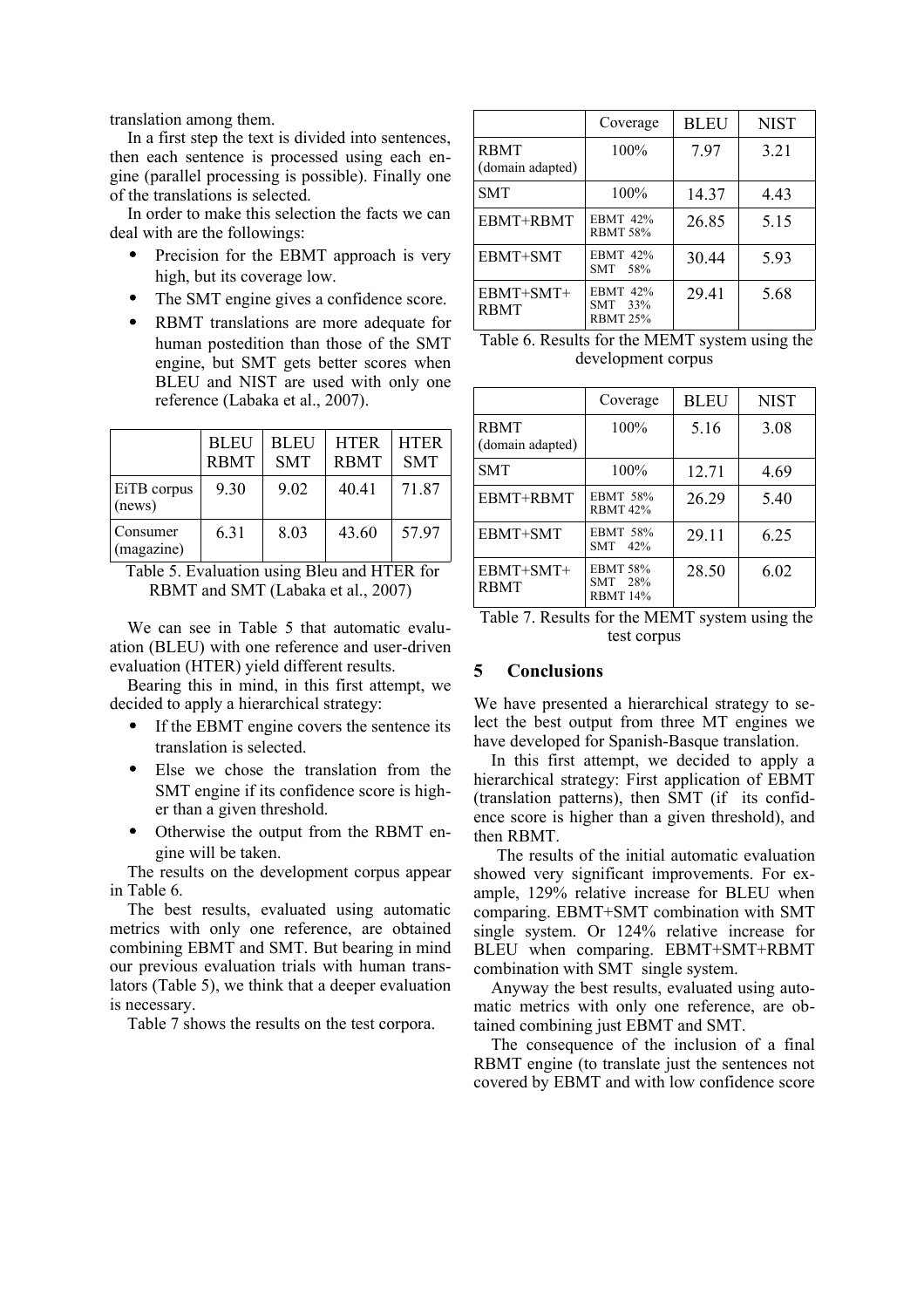for SMT) has a small negative contribution of 2% relative decrease for BLEU. But based on previous evaluations we think that a deeper evaluation based on human judgements is necessary.

For the near future we plan to carry out new experiments using combination of the outputs based on a language model. We are also plan defining confidence scores for the RBMT engine (penalties when suspicious or very complex syntactic structures are present in the analysis, penalties for high proportion of ignored word senses, promoting translations that recognize multiword lexical units, …)

#### **Acknowledgments**

This work has been partially funded by the Spanish of Education and Science (OpenMT: Open Source Machine Translation using hybrid methods,TIN2006-15307-C03-01) and the Local Government of the Basque Country (AnHITZ 2006: Language Technologies for Multingual Interaction in Intelligent Environments., IE06-185). Gorka Labaka is supported by a PhD grant from the Basque Government (grant code, BFI05.326)

#### **Reference**

- Aduriz, I. and Díaz de Ilarraza, A. 2003. Morphosyntactic disambiguation ands shallow parsing in Computational Processing of Basque. In *Inquiries into the lexicon-syntax relations in Basque. Bernarrd Oyharabal (Ed.), Bilbao.*
- Agirre, E., D<sup>'</sup> de Ilarraza, A., Labaka, G., and Sarasola, K. (2006). Uso de informació́n morfológica en el alineamiento Español-Euskara. In *XXII Congreso de la SEPLN*.
- Alegria I., Artola X., Sarasola K. 1996. Automatic morphological analysis of Basque. *Literary & Linguistic Computing* Vol. 11, No. 4, 193-203. Oxford University Press. Oxford. 1996.
- Alegria I., Gurrutxaga A., Saralegi X., Ugartetxea S. 2006. ELeXBi, A Basic Tool for Bilingual Term Extraction from Spanish-Basque Parallel Corpora. *Proc. of the 12th EURALEX International Congress*. pp 159-165
- Alegria I., Díaz de Ilarraza A., Labaka G., Lersundi M., Mayor A., Sarasola K. 2007. Transfer-based MT from Spanish into Basque: reusability, standardization and open source. *LNCS 4394*. 374-384. Cicling 2007.

Carreras X.,, Chao I., Padró L., Padró M. 2004. FreeL-

ing: An open source Suite of Language Analyzers, in P*roceedings of the 4th International Conference on Language Resources and Evaluation* (LREC'04).

- Díaz de Ilarraza A., Labaka G., Sarasola K.. 2008. Spanish-Basque SMT system: statistical translation into an agglutinative language. (Submitted to LREC 2008)
- Frederking R., Nirenburg S. 1994. Three heads are better than one. *Proc. of the fourth ANLP*. Stuttgart,
- Giménez J., Amigó E., Hori C. 2005. Machine Translation Evaluation Inside QARLA. In *Proceedings of the International Workshop on Spoken Language Technology* (IWSLT'05)
- Koehn, P., Hoang, H., Birch, A., Callison-Burch, C., Federico, M., Bertoldi, N., Cowan, B., Shen, W., Moran, C., Zens, R., Dyer, C., Bojar, O., Constantin, A., Herbst, E. 2007*.* Moses: Open Source Toolkit for Statistical Machine Translation. In *Annual Meeting of the ACL*, Prague.
- Koehn, P. 2005. Europarl: A parallel corpus for statistical machine translation. *MT Summit X*. Phuket.
- Labaka G., Stroppa N., Way A., Sarasola K. 2007 Comparing Rule-Based and Data-Driven Approaches to Spanish-to-Basque Machine Translation *Proc. of MT-Summit XI,* Copenhagen
- Macherey W., Och F, 2007. An Empirical Study on Computing Consensus Translations from Multiple Machine Translation Systems. *Proc. of the EMNLP and CONLL* 2007. Prague.
- Martínez R., Abaitua J., Casillas A. Alingning Tagged Bitext. *Proceedings of the Sixth Workshop on Very Large Corpora,* 1998.
- Mayor A. 2007. *Matxin: erregeletan oinarritutako itzulpen automatikoko sistema*. Ph. Thesis. Euskal Herriko Unibertsitatea.
- Matusov E., Ueffing, N, Ney H. 2006. Computing Consensus Translation from Multiple Machine Translation Systems Using Enhanced Hypotheses Alignment. *Proc. of EACL 2006*, Trento.
- McTait K. A Language-Neutral Sparse-Data 1999. Algorithm for Extracting Translation Patterns". *Proceedings of 8th International Conference on Theorical and Mathodological Issues in Machine Translation*,.
- Och F. and Ney H. 2003. A Systematic Comparison of Various Statistical Alignment Models. *Computational Linguistics,* 29(1): 19–51.
- Sim K., Byrne W., Gales M., Sahbi H. 2007., Wood-